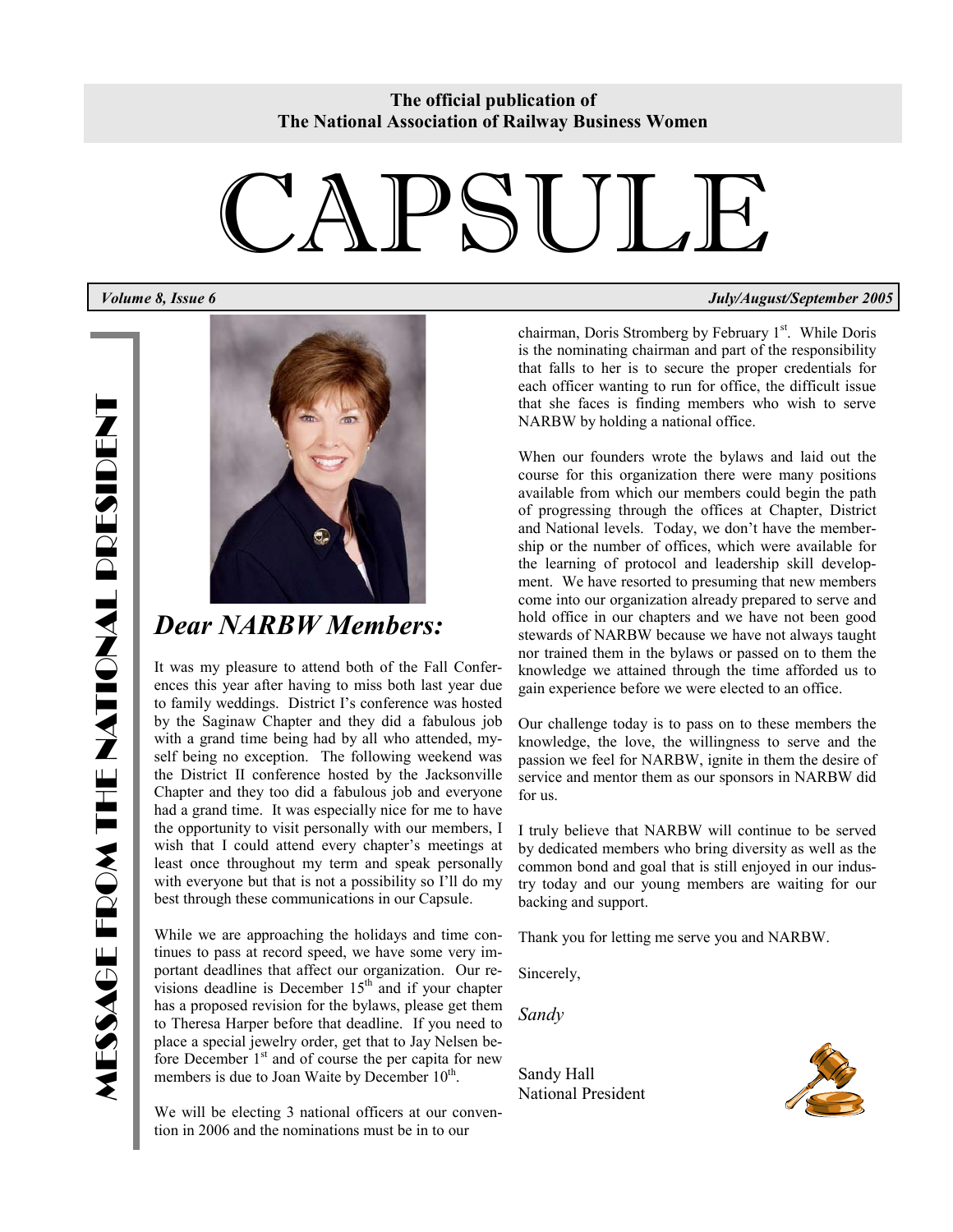### LEGISLATIVE REPORT

Congress has left town for the traditional August recess and will not return until September 6. The CSX Washington office thought it would be a good opportunity to provide a status report of legislation pending or passed in the current session of the 109<sup>th</sup> Congress that affect the railroad industry.

| <b>Name of Bill</b>                             | <b>Hearings Held</b>     | <b>House Passed</b> | <b>Senate Passed</b> | <b>Conference Report</b>                         |
|-------------------------------------------------|--------------------------|---------------------|----------------------|--------------------------------------------------|
| Amtrak Reform Yes<br>(S. 1516)                  | (Senate 7/28/05)         | No                  | N <sub>0</sub>       | N <sub>o</sub>                                   |
| SAFETEA-LU<br>(H.R.3)                           |                          |                     |                      | Yes, 7/29<br>Signed by<br>President<br>(8/10/05) |
| Energy Bill<br>(H.R. 6)                         |                          |                     |                      | Yes, 7/29<br>Signed by<br>President<br>(8/8/05)  |
| Transportation<br>Appropriations<br>(H.R. 3058) | Yes, House<br>and Senate | Yes<br>6/30/05      | N <sub>0</sub>       | N <sub>0</sub>                                   |
| Homeland<br>Security                            | Yes, House<br>and Senate | Yes<br>5/19/05      | Yes<br>7/14/05       | N <sub>0</sub>                                   |
| Rail<br>Re-regulation<br>(S.919/H.R. 2047)      | N <sub>0</sub>           | N <sub>o</sub>      | N <sub>o</sub>       | N <sub>o</sub>                                   |
| Rail Security<br>(S.1052/H.R.2351)              | N <sub>0</sub>           | N <sub>0</sub>      | N <sub>0</sub>       | N <sub>o</sub>                                   |

In addition, there are other pieces of legislation on issues such as hazmat re-routing legislation and rail safety legislation that have been introduced but not yet attracted significant support.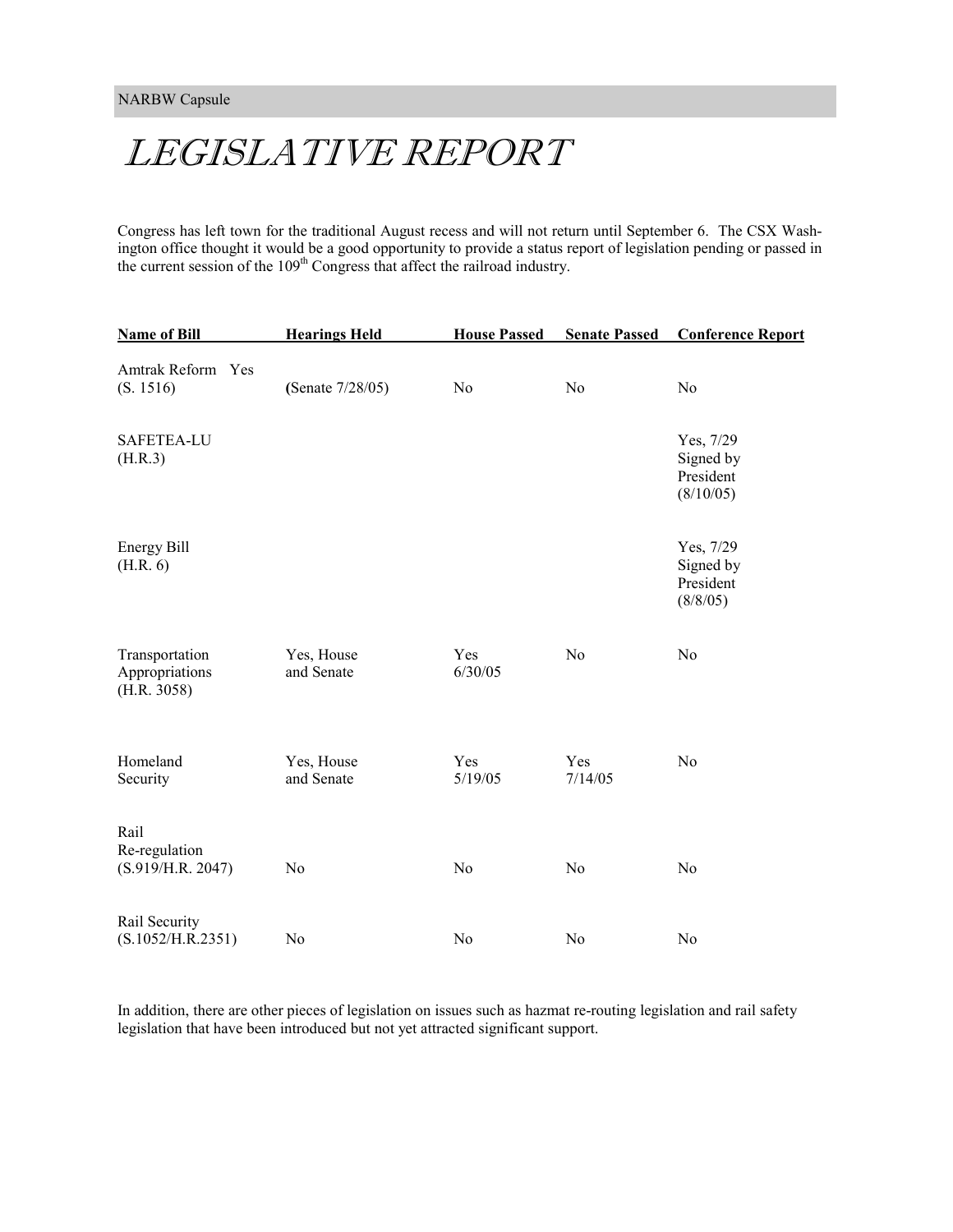### I SUMMER BOARD MEETING RESUME

The Summer Board Meeting was called to order by National President Hall at 08:00 am on July 16, 2005 at the Siena Hotel, Reno, NV with all board members in attendance.

National Treasurer Joan Waite presented the Annual Report. All officers and committee members presented their plans of work, which were discussed, approved and to be distributed in accordance with the By-laws.

Residence Chairman Barbara Barthle discussed the condition of the flooring in some units at the Residence. Motion was made, seconded and carried that upon inspection by the residence chairman, flooring will be replaced as required.

District I Director reported their fall conference will be held at the Double Tree Hotel and Conference Center in Bay City, MI on September 23-25, 2005.

District II Director reported their fall conference will be held at the Jacksonville Marriott in Jacksonville, FL on September 30-October 2, 2005.

There was discussion concerning, "amending the bylaws or complying with the current bylaws." Many times changes have been made in our procedures due to improved technology or developed practices that become accepted and we fail to update the bylaws to reflect these changes. President Hall stated she would continue to review the bylaws for proposed revisions and requested the board members to do the same.

President Hall reported she received a bid from the Jacksonville Chapter to host the 2007 National Convention and a bid from the Philadelphia Chapter for the 2008 National Convention. The National Board voted to accept both bids.

—————————————————————————————————————————————

The Winter Board Meeting will be held near the residence, (Tucson, AZ) on February 10-12, 2006.

The National Board Meeting was adjourned at 5:30 pm.

Joyce Higgs National Second Vice President

#### NATIONAL SCHOLARSHIP PROGRAM

On the next four pages you will be introduced to twelve of our 2005-2006 National Scholarship Winners. Hazelle Anderson of the Chicago Chapter, was the founder of the scholarship program in 1978. Hazelle passed away April 15, 2005 due to a lengthy illness and will always be remembered for this great contribution and we are proud to carry on with this program and hope to continue for many years to come.



Preparing and coordinating for these awards is no simple task. Jay Nelsen, not new to the National Board, continues to dedicate her time and energy for this program. In spite of her busy schedule, Jay has moved from Colorado to Oklahoma, Northern California, Denver, St. Louis and is currently residing in Omaha as a result of a transfer with the UP Railroad. This well traveled lady enjoys reading and woodworking in her spare time. Jay is a Level 1 Operation Lifesaver presenter and also teaches Driver Education classes.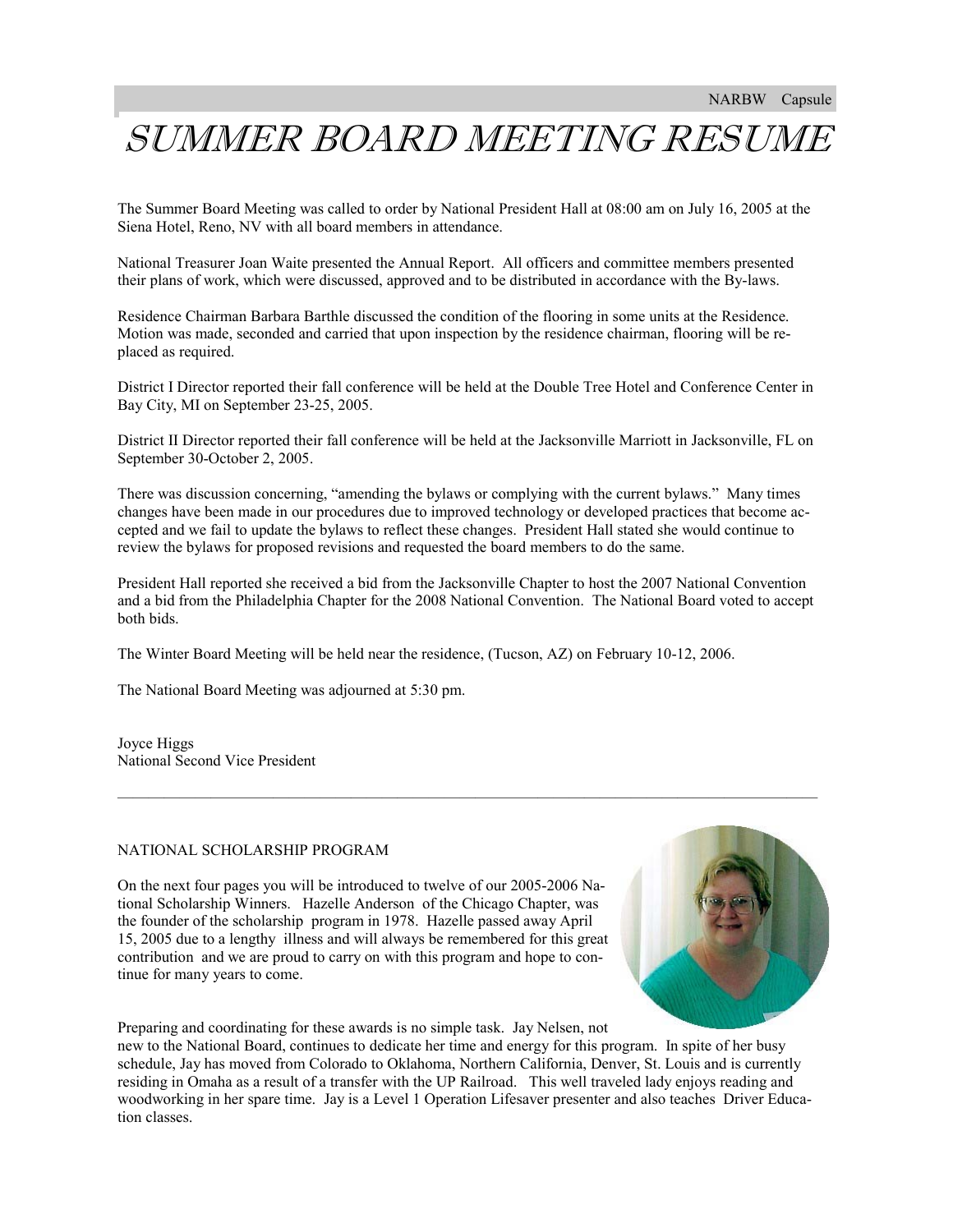

Nicole Baker \$1,500 Scholarship Award Margaret Grahn Memorial

Nicole is a senior at Waterloo High School. She works as a teller, volunteers with the Fraternity of Christian Athletes, she mentors other students, and is vice president of the student council and she is also a member of the basketball team! Nicole will be attending the University of Nebraska this fall and plans to major in Biology. She has a passion to educate the public on pollution and its impact on humans and animals. Nicole was sponsored by her two aunts, Janet Poehling and Betty Willmer of the Omaha Chapter.

Nicole writes "thanks for the opportunity you have given me with the Margaret Grahn Memorial Scholarship".



Heather L. Govoni \$1,500 Scholarship Award Kirk Stromberg Memorial

Heather is a sophomore at Syracuse University with a double major in International Relations and Public Relations. She is enrolled in an honors program with a heavy course load, works part-time and is vice-president of her sorority. She hopes to work in either a public relations agency or for the National Government. Heather received an NARBW scholarship last year. Rita Morton of the Pittsburgh chapter sponsored her nice, Heather. This scholarship was funded by the friends of Doris and Kirk Stromberg and named in memory of Kirk.



Scott David Jones \$1,000 Scholarship Award Ernestine Gudgeon Memorial

Scott will graduate from Carthage College with a BA in Music Education this May. He will be attending Indiana University to obtain his Masters degree in Arts Administration. Scott serves on the Carthage College music advisory board; he tutors students and works as the Music Department Office Manager. His mother Carolyn Jones of the Omaha Chapter sponsored Scott.

Scott says, "I would like to send my most heartfelt thanks to the women of NARBW! It is truly an honor to have been selected for this award."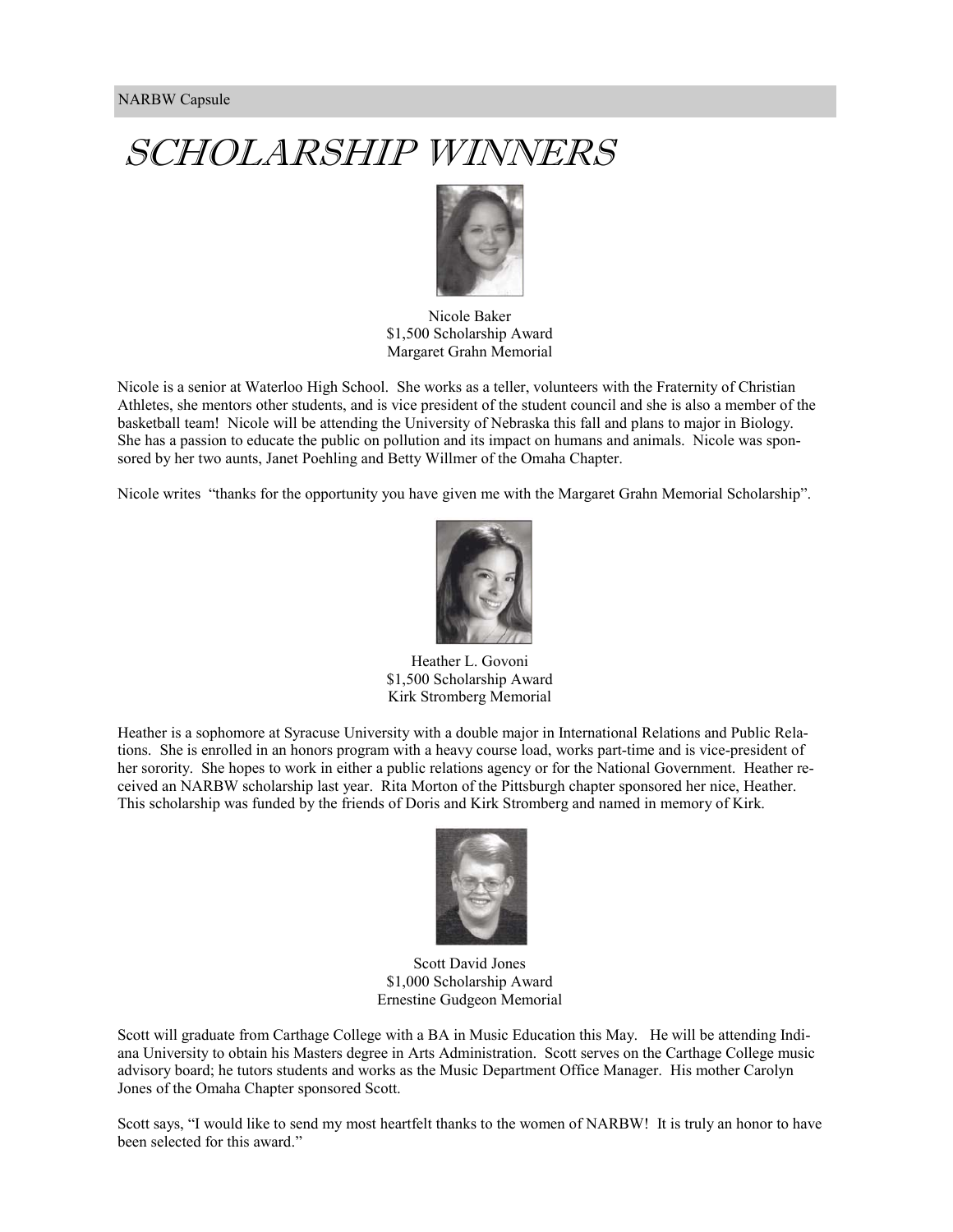

Angela M. Jordahl \$1,000 Scholarship Award Patricia Lennon Memorial

Angela is attending the University of Wisconsin – Madison. She plans to earn a bachelor's degree with a dual major in child development and rehabilitation physiology before going on to graduate school to become a pediatric occupational therapist. Angela has a full load of courses, works as a research assistant and volunteers as a student activities coordinator and with the Campus Crusade for Christ. This is the third scholarship awarded to Angela. She is the granddaughter of Marie Jordahl of the Twin Ports Chapter. This award was funded by the Philadelphia Chapter in honor of Pat Lennon.

Angela writes, "Thank you very much for awarding your scholarship to me. I really appreciate your continued support of my college education. This scholarship will be a huge help to me for 2005 – 2006. Extend my extreme gratitude to NARBW. Thank you again for all your help, it will not be forgotten."



Kelli Ann Hatlestad \$1,000 Scholarship Award Clo Ellen Cardinal Memorial

Kelli is a junior at the University of Wisconsin – Madison majoring in Kinesiology. She plans to attend graduate school and become a physical therapist. She hopes to someday open her own clinic and help underprivileged children. Kelli began working in Junior high to help pay for her education. She still works part-time, volunteers at Meriter Hospital and with Big Brothers/Big Sisters. Marie Hatlestad of the Twin Cities chapter is the proud sponsor of her granddaughter. This is the 2nd scholarship NARBW has awarded Kelli. Kelli's scholarship was funded by the Fort Worth Chapter in honor of Clo Ellen Cardinal.

Kelli writes, "Thank you so much for awarding me the scholarship. I am very grateful."



Michelle Cihon \$1,000 Scholarship Award

Michelle is currently a freshman at the University of Wisconsin – Madison. She plans to earn her doctorate in pharmacology and become a pharmacist. Michelle works part-time, volunteers restoring inner city housing and plays tennis and Lacrosse. Michelle was sponsored by her mother Lisa Cihon of the Twin Cities Chapter.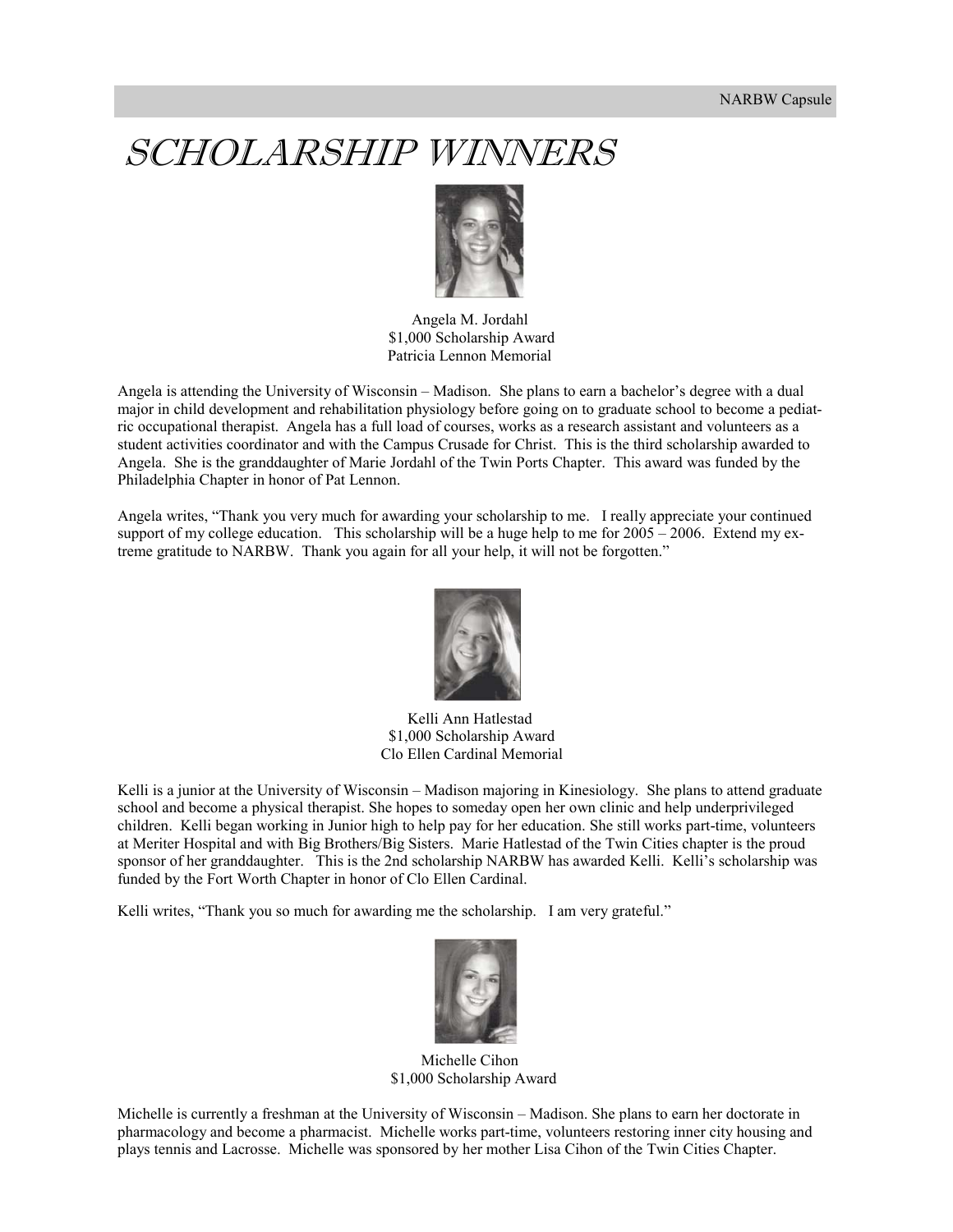

### Monica Slack \$1,000 Scholarship Award

Monica describes herself as a devoted student who has compassion in her heart for the sick. She felt a calling in the 8<sup>th</sup> grade and has been volunteering at a local hospital ever since. She plans to become a Nurse Practitioner in Pediatric Oncology. She will be attending Xavier University in Cincinnati this fall. Her grandmother, Betty Dusing of the Cincinnati Chapter, sponsored Monica.

Monica writes, "Please thank the selection committee for me. I cannot tell you how much I appreciate this award."



Kendra Wells \$1,000 Scholarship Award

Kendra will be attending the University of Nebraska in Omaha majoring in Business Marketing. She has worked for the last 5 years at a local restaurant and has an understanding of the demands of the business world. Kendra was sponsored by her mother, Bernadette Wells of the Omaha Chapter.

Kendra says, "I'm so honored to be selected as a recipient of the NARBW scholarship. This scholarship will help me tremendously to further my education. Thanks again for honoring me with this award and giving me the opportunity to do great things in the future."



Nicholas Johnson \$1,000 Scholarship Award

Nicholas is a senior at the Mathematics and Science High School in Virginia. He plans to study Chemical Engineering at Virginia Tech and "make an impact on the world one day." He plays the violin in the Central Regional Orchestra, participates in track and cross-country, works as an Umpire for Little League. His sponsor is his grandmother Marie Johnson of the Jacksonville Chapter.

Nicholas says, "I am honored to have been selected to receive a scholarship from the National Association of Railway Business Women. Thank you so much!"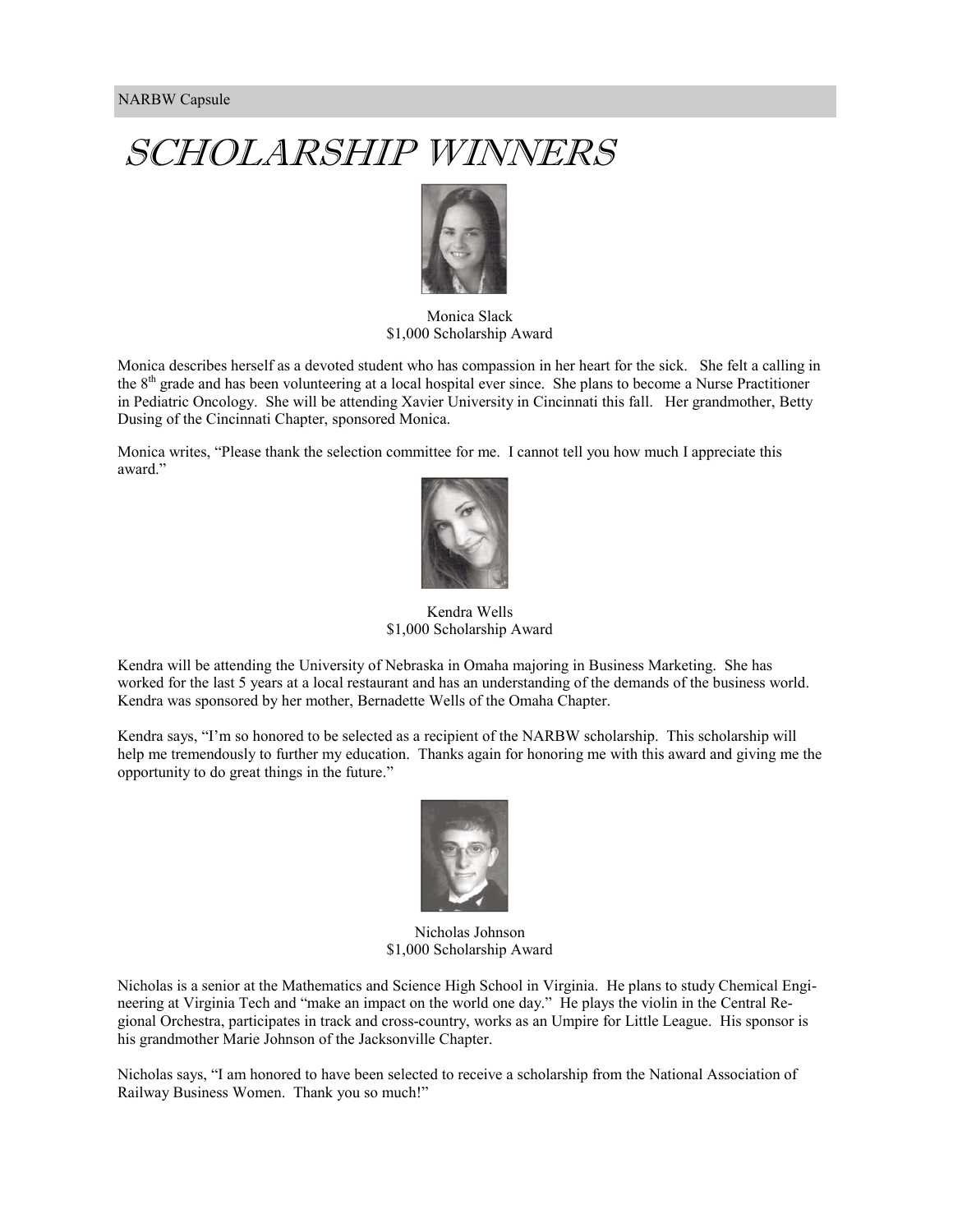

 Kelly Winchell \$1,000 Scholarship Award

This is the 2<sup>nd</sup> NARBW scholarship for Kelly. Kelly attends Alma College in Michigan majoring in Biology. She works part-time with the Pine River Task Force and hopes to have a career as a canopy ecologist, conducting field research in rainforests around the world, and helping to promote the conservation of tropical forests. Kelly is sponsored by her grandmother, Babe Woldt of the Saginaw Chapter.

Kelly writes, "I'd like to convey my sincere appreciation and gratitude for awarding me a scholarship. I am truly honored to receive this award for a second time and it will be very helpful to me in assisting to cover my college costs."



 Monica McCathey \$1,000 Scholarship Award

Monica is a senior at Greenwood High School. She mentors at risk students, volunteers winterizing homes and works part-time. She will be attending Ball State University in Muncie, IN majoring in Elementary Education with a minor in psychology. Her goal is to become a teacher. Suzanne McGathey of the Indianapolis Charter chapter sponsored her granddaughter Monica.

Monica wrote, "Thank you for your generosity in helping me with my college education. I will represent you the best way I can." Monica was our guest at the convention banquet and it was wonderful to hear her true gratitude.



 Kimberly Wise \$1,000 Scholarship Award

Kimberly works full time as a Settlement Agent for a title company. She is enrolled at the University of Phoenix majoring in Criminal Justice Administration. Kimberly is a single parent and still finds time to help her neighbors in need. This is the 2<sup>nd</sup> NARBW scholarship for Kimberly. Kimberly is sponsored by her mother Doris Stemmer of the Cincinnati Chapter.

Kimberly was also our guest at the convention banquet. She says, "It was so nice to meet everyone at the convention and to see several of the ladies who I refer to as second moms. Thank you for the scholarship."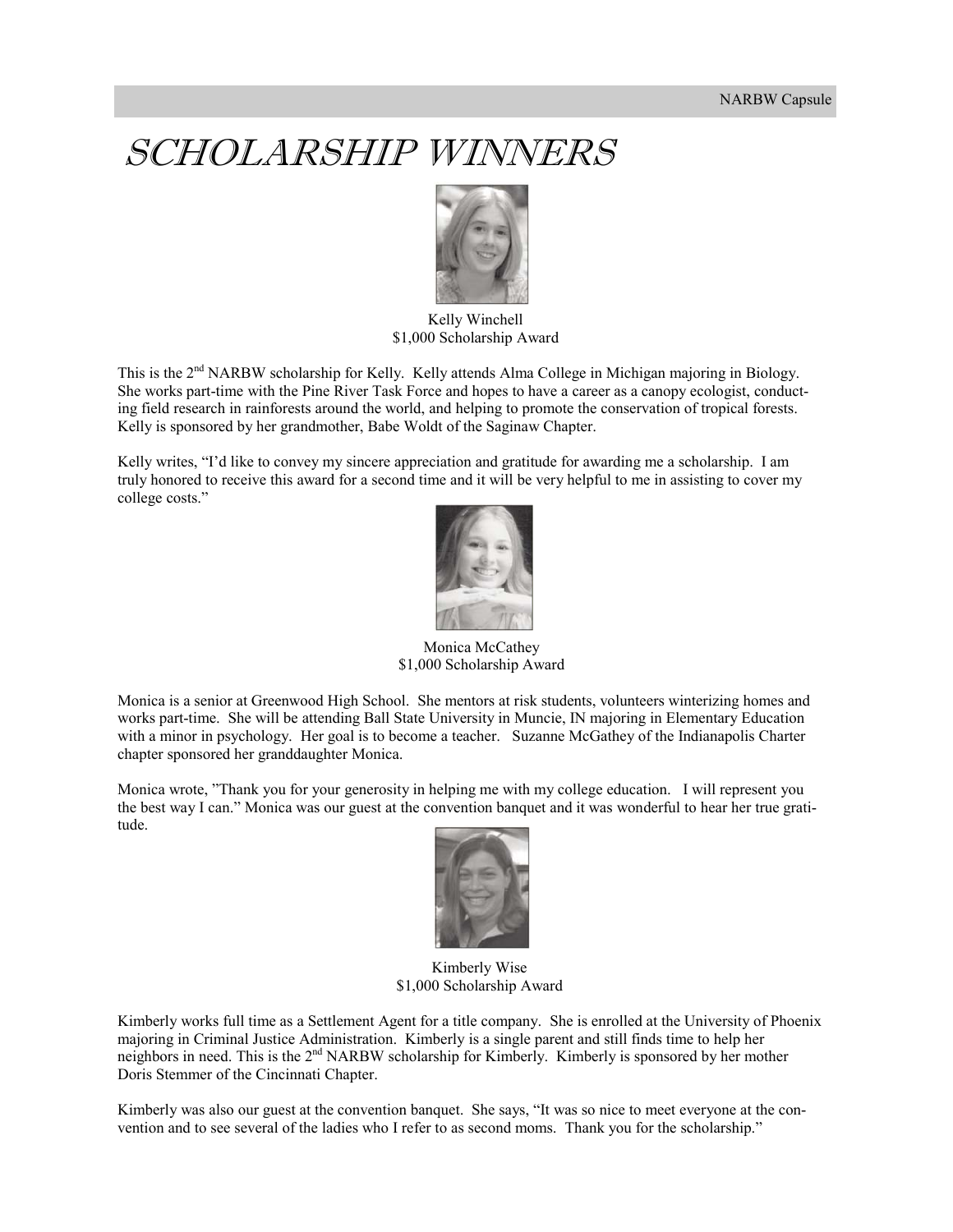# RECIPES TO SHARE WITH NARBW

### WHAT'S COOKIN' IN YOUR KITCHEN?

Everyone has a favorite recipe, why not share it with all of our NARBW members!

Joyce Higgs, Second National Vice President, presented the idea of publishing a cookbook to the National Board at the Summer Board Meeting and all were in favor and very enthusiastic about this project.

Joyce will spearhead the operation and collect recipes from Chapter Presidents. These recipes are to be submitted on the form on page 9 of this Capsule.

If every member submits a recipe, this will preserve some of the great dishes that were enjoyed over the years and now we can share them with our families and friends. Any duplicate recipes will be combined with all names submitted.

As you know, it will take a considerable amount of time to process the books, therefore, we must set the deadline to receive all recipes by DECEMBER 1<sup>st</sup>. After approval by the National Board in February 2006, a sample cookbook will be sent to each Chapter President, requesting they take orders from their members. This cookbook will also be sold at the 2006 National Convention in Indianapolis, IN.

The price of the cookbook has not been determined at this time. With the resources of our working members on the board, we hope to be able to sell them at a reasonable price and still make a profit for NARBW.

### WHERE ARE YOU?

I would like to thank all Chapter Presidents who returned the revised mailing lists to me for updating our master list. There are only three chapters who haven't returned their lists…..you know who you are….please send them to me with your address corrections. I also want to thank the individual members for furnishing new addresses that were known to them. Please keep me informed of any future address changes and additions or deletions to your rosters. You ladies are the best! Let's keep our membership informed!

Your Editor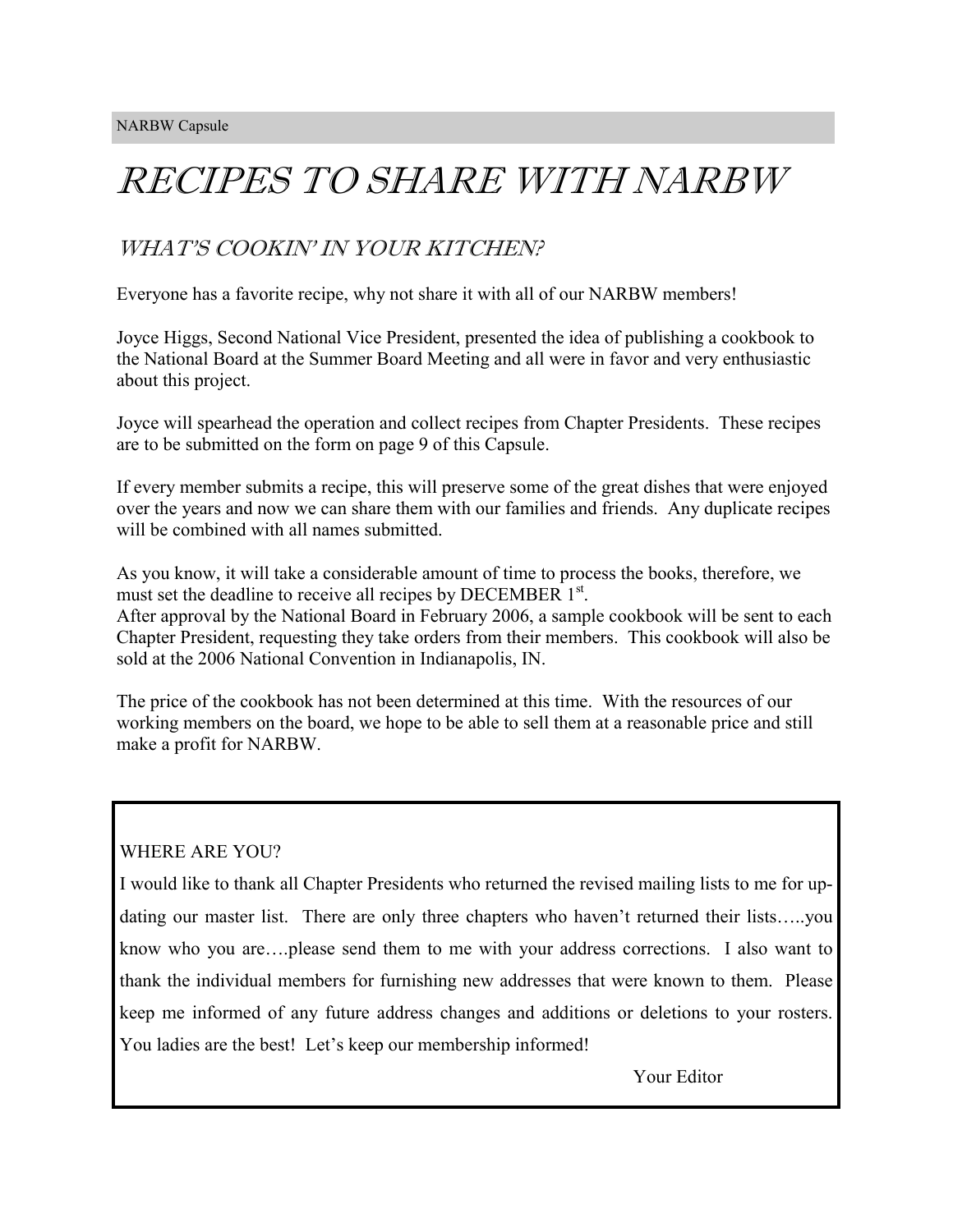| <b>Ingredients of Recipe:_</b> |                                                                                        |
|--------------------------------|----------------------------------------------------------------------------------------|
|                                |                                                                                        |
|                                |                                                                                        |
|                                |                                                                                        |
|                                |                                                                                        |
|                                |                                                                                        |
|                                |                                                                                        |
|                                |                                                                                        |
|                                |                                                                                        |
|                                |                                                                                        |
|                                |                                                                                        |
|                                |                                                                                        |
|                                |                                                                                        |
|                                |                                                                                        |
| <b>Baking Instructions:</b>    |                                                                                        |
|                                |                                                                                        |
|                                |                                                                                        |
|                                |                                                                                        |
|                                |                                                                                        |
|                                |                                                                                        |
|                                |                                                                                        |
|                                |                                                                                        |
|                                | Name of Chef and Chapter:                                                              |
| Telephone Number:              |                                                                                        |
|                                | All duplicate recipes will be combined and each member name will be listed at the bot- |
| tom of the recipe.             |                                                                                        |
| Send to:                       | Joyce Higgs, National Finance Chairman                                                 |
|                                | 2631 Daleton Boulevard, N.E.                                                           |
|                                | Roanoke, VA 24012<br>Email: Prather1@rev.net                                           |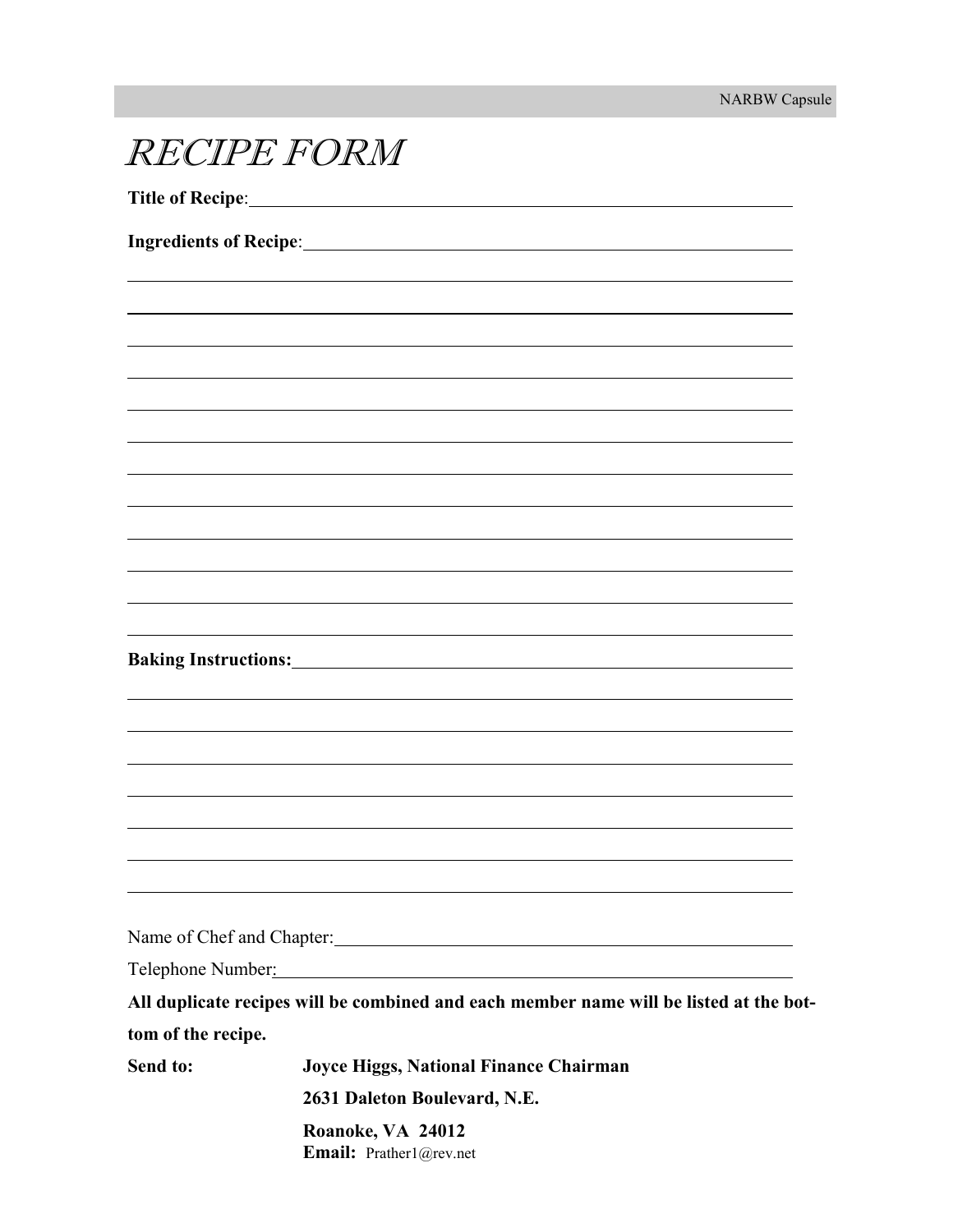## NEWS AND VIEWS...

**ALBANY** – Our sympathy to Adele Thayer on the passing of her mother in September.

**ALTOONA** reports Jean Warner underwent neck surgery and is currently in a nursing home. Gloria Brown was hospitalized and is now at home. Please keep these ladies in your prayers.

**ATLANTA'S** Marion Thornton was hospitalized for a foot injury and is now on the road to recovery.

**BALTIMORE** has asked us to keep Nancy McDowell in our prayers. Nancy is undergoing chemotherapy. Nancy was formerly with the Washington, DC Chapter and is currently a member of Baltimore. Annlynn Ayres recently had back surgery and is recovering at this time.

**CHICAGO** has several illnesses and injuries to report: Please keep Treva Milligan, Florence Sweeney, Maybelle Rabon and Janice Harper in your prayers. Thanks Marie!

**CINCINNATI'S** praying for continued recovery for Ruth Coleman, Mary Doyle and Mary Wagner. (Mary Wagner was formerly with the Cleveland Chapter).

Wishing a speedy recovery to Pat Gersema, President of the **DALLAS/FORT WO**RTH Chapter after undergoing facial surgery. Also, congratulations to Pat, on her recent retirement from the BNSF Railroad!

**HOUSTON** - Condolences to Dee Orban on the recent passing of her father. Houston is happy to welcome new members: Patty Perez, Lorinda Draper, Sylvia Carter, Marshell Lee and Jacqueline Fuentes. Welcome ladies!

Wishing good health to **INDIANAPOLIS CHARTER'S** President Marian McClure after undergoing surgery. Our sympathy to Catherine Flanary who lost her husband Clyde on June 25, 2005. Indy Charter welcomes new member Joanne Smith, wife of Charles Smith, recent railroad retiree. Joanne's father-in-law and son-in-law are also railroaders, which certainly qualifies Joanne for NARBW! Welcome! Our best wishes and prayers to Sarah Haynes and Dorothy Easley.

**JACKSONVILLE** advised Nancy Beard recently had surgery and will be undergoing treatments. Nancy is formerly from the Miami Chapter and has served in many offices on the National Board. Please keep Nancy in your prayers.

**OMAHA** welcomes new members Linda Newell, Ruth Piazza and Amy McLean.

**PITTSBURGH** - Get well wishes to Mary Novak and Joanna Kinney. Betty Jean List is recovering from a shoulder injury.

**ROANOKE** reports Helene Martin has returned home from the hospital after experiencing heart complications.

We join **SACRAMENTO** in extending sympathy to Jean Cannon on the recent loss of her son Robert. Get well wishes to Jeanne Goff.

**TWIN CITIES** reports Sue Hansen is recovering at home after surgery.

**TWIN PORTS** Chapter welcomes new member Joy Lonke.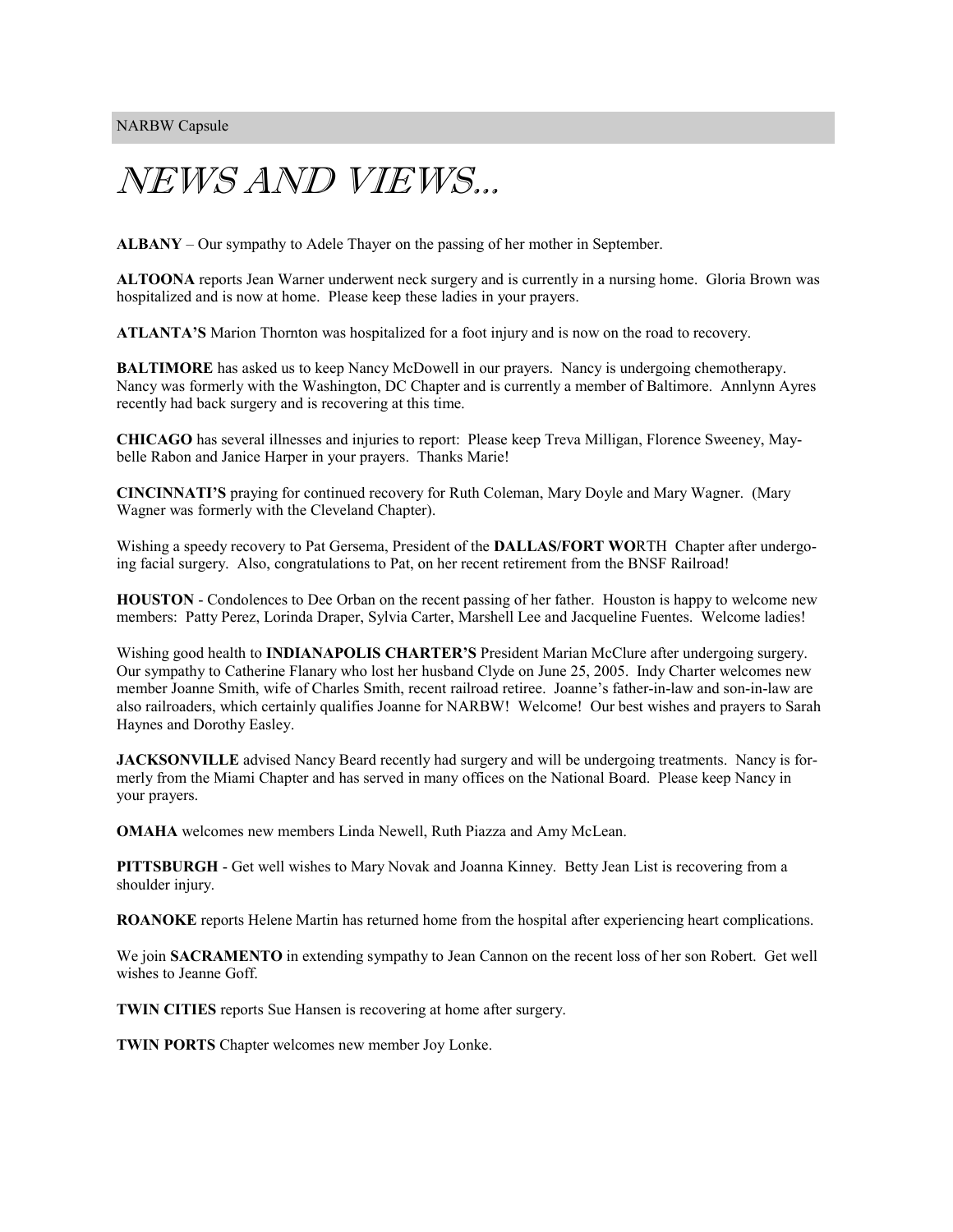### NEWS AND VIEWS

### REMEMBER OUR MEMBERS



#### **ALTOONA CHAPTER**

Doris White passed away May 4<sup>th</sup> after a lengthy illness. Doris was active in the Altoona Chapter prior to her illness and is survived by her son Christopher. She will be remembered for her participation in projects and activities with her Altoona NARBW friends.

#### **CHICAGO CHAPTER**

Lila Kulach passed away July  $29<sup>th</sup>$  after a long illness. Lila retired from the CNW Railroad and was an active member of the Chicago Chapter until her illness prevented her from attending NARBW functions.

Mary Meredith of the Chicago Chapter passed away May 13<sup>th</sup>. Mary celebrated her 99<sup>th</sup> birthday on April 25, 2005.

Mary Lux who celebrated her 93<sup>rd</sup> birthday in June, passed away in August 2005. Mary was a long time member of the Chicago Chapter.

#### **CINCINNATI CHAPTER**

Marcella Smith passed away August 19. She retired from the Baltimore and Ohio Railroad in 1972 and was 94 years young.

#### **INDIANAPOLIS CHARTER CHAPTER**

Irma Miller Adams Cooper passed away July 27, 2005 after a lengthy illness. Irma was employed by Conrail in the clerical capacity, retiring in 1983. Irma served as the Chapter's president and is survived by her son Steve and his wife Judy, an NARBW member. She also had five grandchildren and seven great-grandchildren.

#### **OMAHA CHAPTER**

Correction on the obituary for Shirlimae Barnes in our previous issue. We listed her survivor as her husband Hal, and it should have read, "Shirlimae's son Hal."